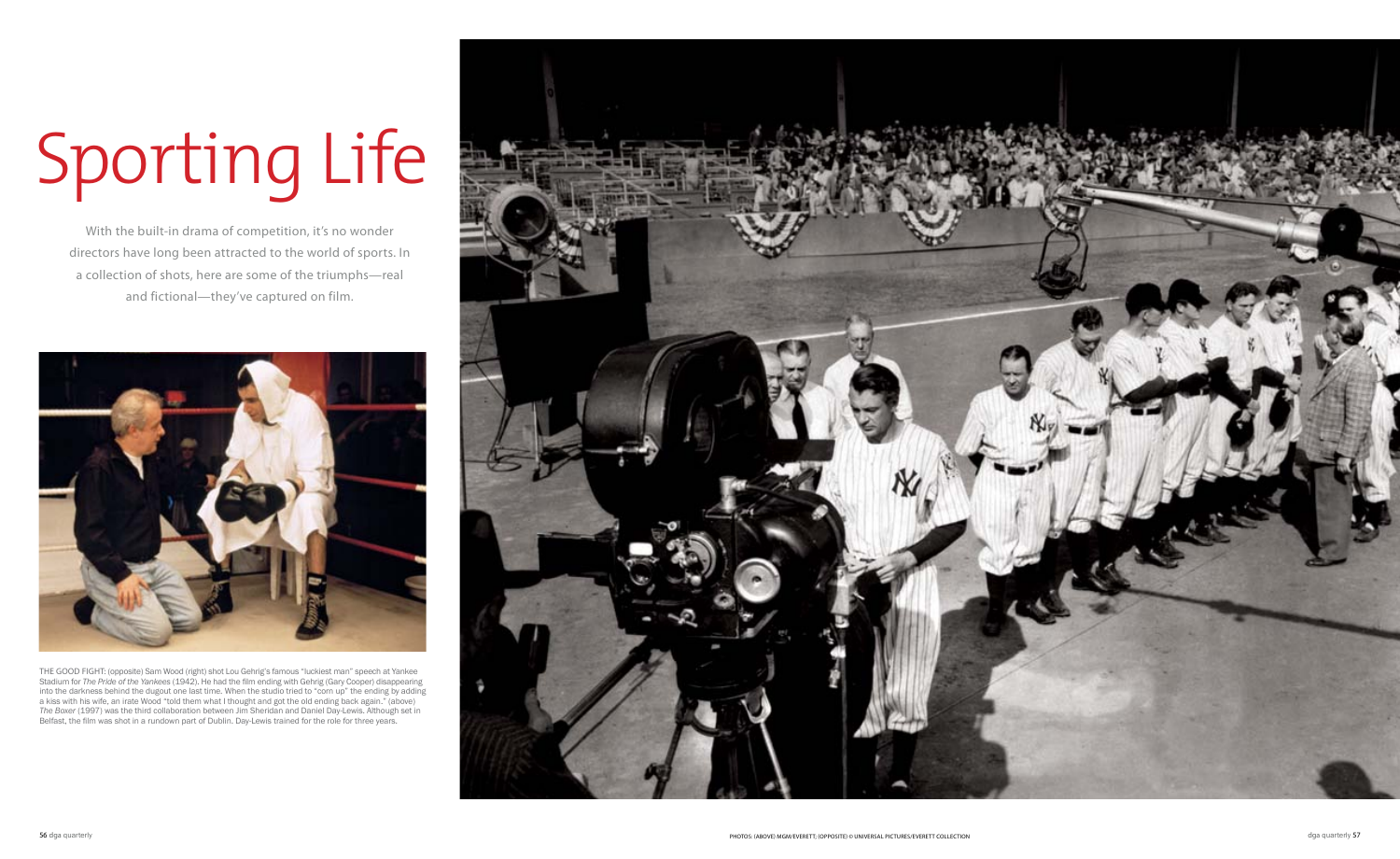



hoop dreams: Spike Lee (right) shot *He Got Game* (1998), about a basketball prospect and his problems with his father, in 23 days on locations including Coney Island and the Cabrini–Green housing projects in Chicago. Lee first approached Ray Allen about the film during halftime of an NBA game at Madison Square Garden.



high speed: John Frankenheimer, shooting *Grand Prix* (1966), refused to film cars moving slowly and then speed the film up. He felt the average moviegoer would be able to notice the difference. Filming required all existing 65 mm Panavision cameras. It was Frankenheimer's first film in color.



FOURTH DOWN: Peter Berg shot live game sequences for *Friday Night Lights* (2004) at Permian High School in Odessa, Texas, the actual school portrayed in Buzz Bissinger's book. Berg copied the uniforms and jersey numbers for the acted sequences so that the live clips would blend in seamlessly.

FORE: Robert Redford shows Matt Damon how to hit a golf shot as his caddy Will Smith offers spiritual support in *The Legend of Bagger Vance* (2000). Redford had originally intended to direct and star opposite Morgan Freeman but then decided the story would work better with younger actors.



ice capades: Director Gavin O'Connor cast real hockey players in *Miracle* (2004), about the U.S. hockey team that shocked the world by beating the Russians and winning a gold medal at the 1980 Olympics. He thought it would be easier to teach hockey players to act than to teach actors to play hockey.

ROAD RUNNER: Original director John Sturges lounging with Steve McQueen during the filming of *Le Mans* (1971). McQueen's Porsche (driven by a professional driver) was entered in the race and filmed using three cameras, but most of the footage was shot on the same racecourse a few months later.

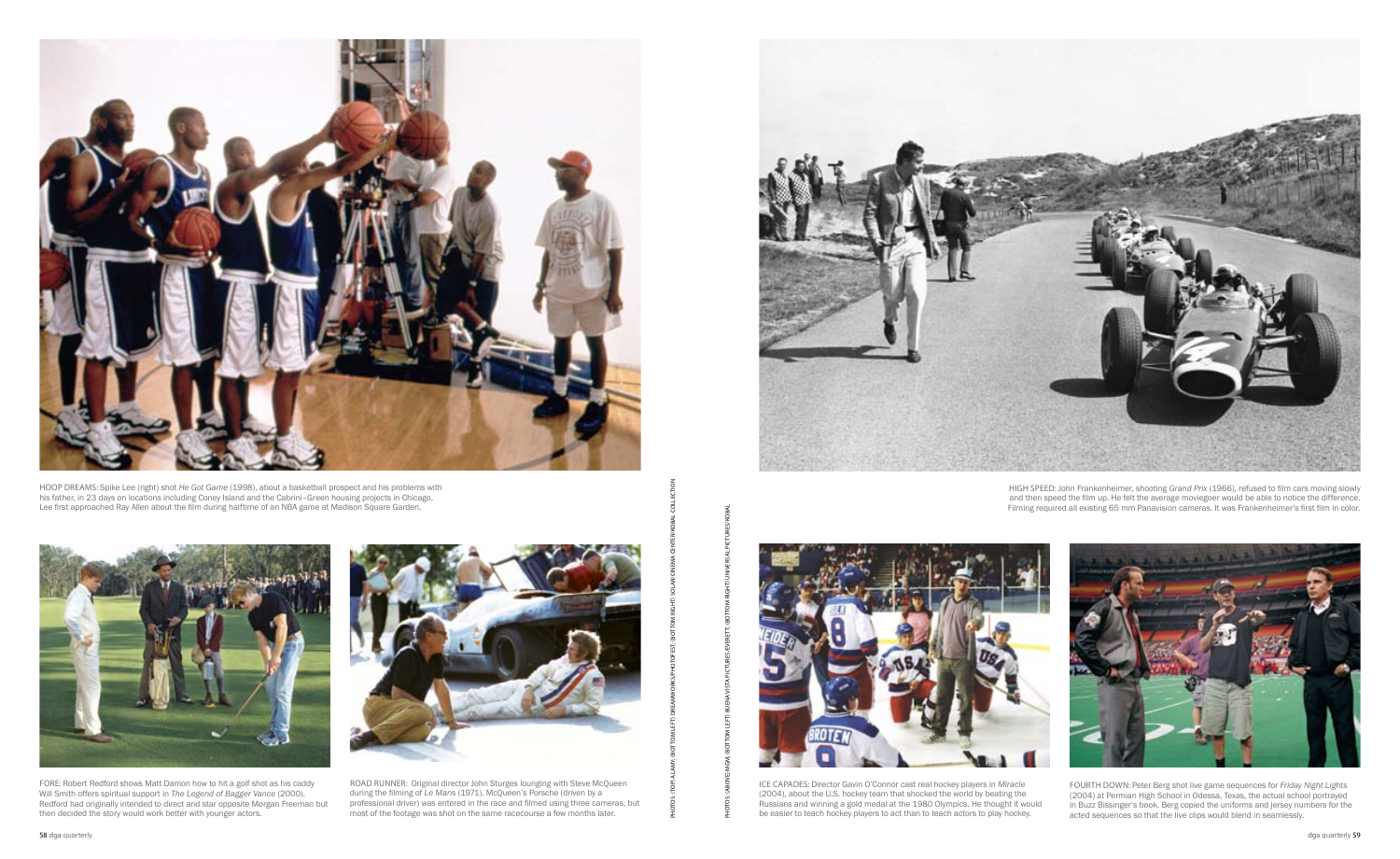

ICING: George Roy Hill, who started his directing career in the golden age of television in the 1950s, on the ice with Paul Newman in the foul-mouthed hockey comedy *Slap Shot* (1977). Hill had convinced writer Nancy Dowd to turn what she originally intended to be a documentary into a feature.



play ball: Penny Marshall insisted the actresses she cast in *A League of Their Own* (1992), about the World War II-era All-American Girls Professional Baseball League, had to look like they knew how to play baseball, including Madonna (right). She auditioned the film's star Geena Davis in her backyard.



hoofing it: Gary Ross (center, on car) used over 40 horses in *Seabiscuit*  (2003) with 10 horses sharing the title role. For the climatic race between Seabiscuit and War Admiral at Pimlico Race Course, most of the spectators in the stands were inflated mannequins with masks for faces.